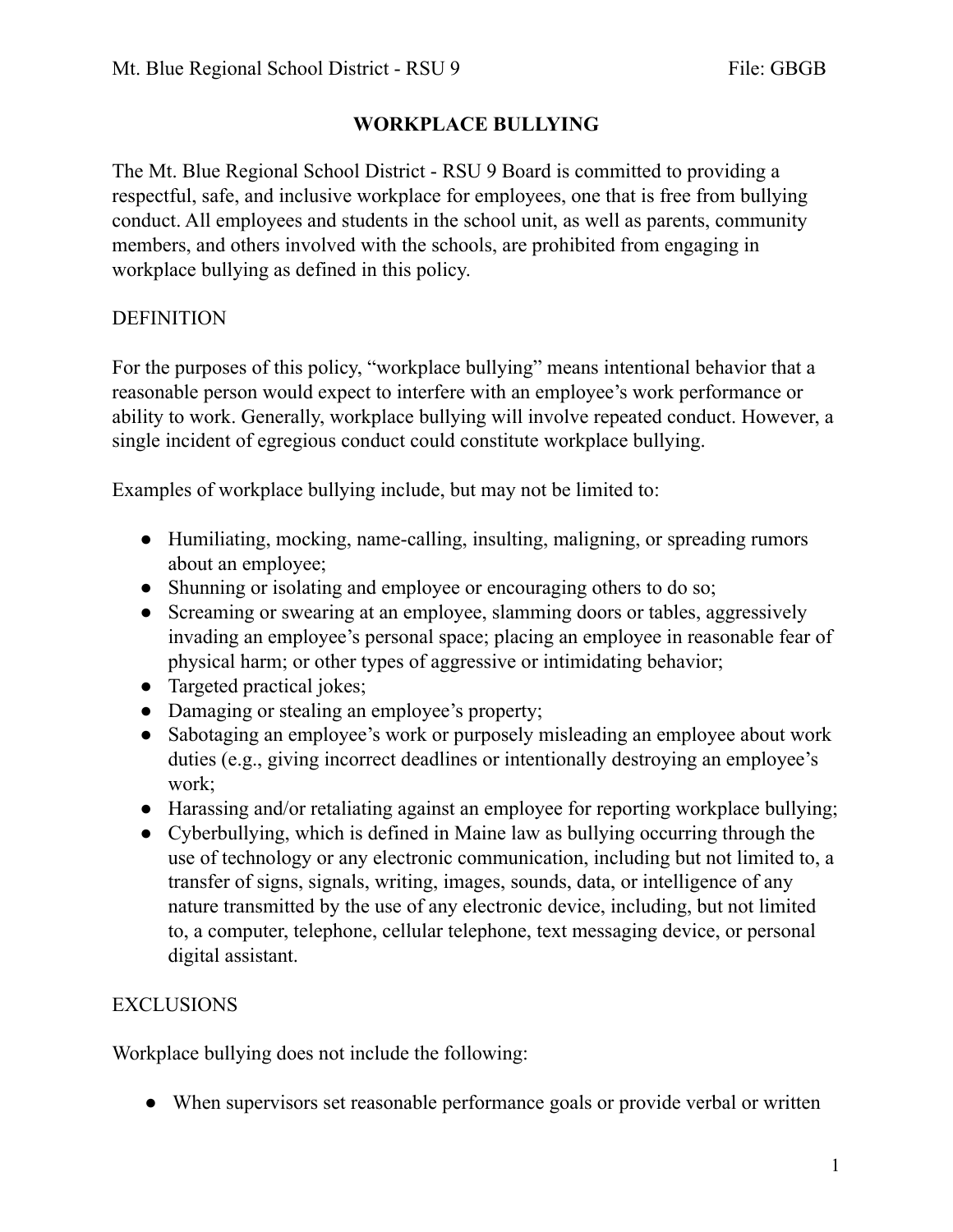counseling, direction, feedback, or discipline to employees in the workplace when the intent is to address unsatisfactory work performance or violations of law or school policy;

- When supervisors make personnel decisions designed to meet the operational or financial needs of the school unit or the needs of students. Examples include, but are not limited to changing shifts, reassigning work responsibilities, taking steps to reduce overtime costs, transferring or reassigning employees to another building or position.
- Discrimination or harassment based on protected characteristics (race, color, sex, sexual orientation, gender identity, religion, ancestry or national origin, age, familial status, disability, or genetic information). Such conduct is prohibited under separate policies and complaints shall be addressed under ACAB-R – Employee Discrimination/Harassment and Title IX Sexual Harassment Complaint Procedure.
- Disrespectful conduct by students directed at school employees that can be addressed through enforcement of classroom rules, school rules, and applicable Board policies.

## REPORTS AND INVESTIGATIONS

Employees who believe they have been bullied in the workplace, and other persons who believe they have witnessed an incident of an employee being bullied in the workplace, are expected to report the issue to the building administrator.

If the report is about the building administrator, the report should be made to the Superintendent.

The building administrator or other district administrator shall promptly notify the superintendent of all workplace bullying reports.

Any workplace bullying report about the Superintendent should be made to the Board Chair.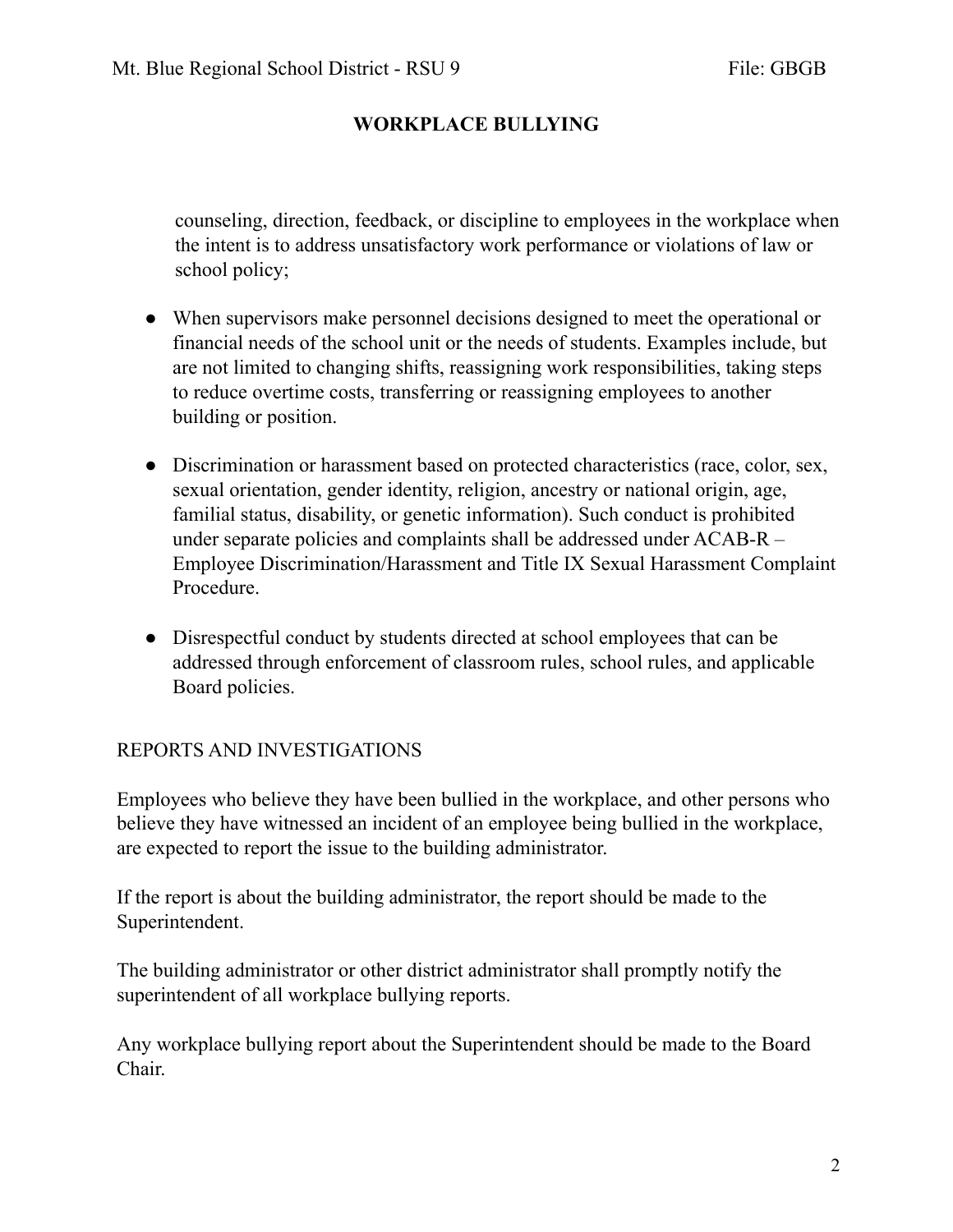All reports of workplace bullying shall be investigated promptly and documented in writing. The person who was the subject of the alleged workplace bullying and the person alleged to have engaged in workplace bullying will be notified of the outcome of the investigation, consistent with confidentiality and privacy laws.

### DISCIPLINARY ACTION

Any employee who is found to have engaged in workplace bullying will be subject to disciplinary action up to and including termination of employment.

Students who are found to have engaged in bullying of an employee will be subject to disciplinary action in accordance with applicable student discipline procedures.

Parents and others who are found to have engaged in bullying of an employee will be dealt with in a manner appropriate to the particular circumstances.

## APPEALS

If dissatisfied with the resolution of the matter, the subject of the alleged workplace bullying or the person alleged to have engaged in workplace bullying may file a written appeal within five (5) business days with the superintendent stating the reason for the appeal. The superintendent will review the matter and issue a written decision within ten (10) business days. The Superintendent's decision shall be final.

If the matter involves employees covered by a collective bargaining agreement, any disagreement with the results of the investigation may be resolved through the agreement's dispute resolution process.

## RETALIATION PROHIBITED

Retaliation for reporting workplace bullying is prohibited. Employees and students found to have engaged in retaliation shall be subject to disciplinary action.

#### SUPERINTENDENT'S RESPONSIBILITY

The Superintendent shall be responsible for implementing this policy and for the development of any necessary procedures to enforce it.

Legal References: 20-A MRSA §1001(21); 6544(2)(C)